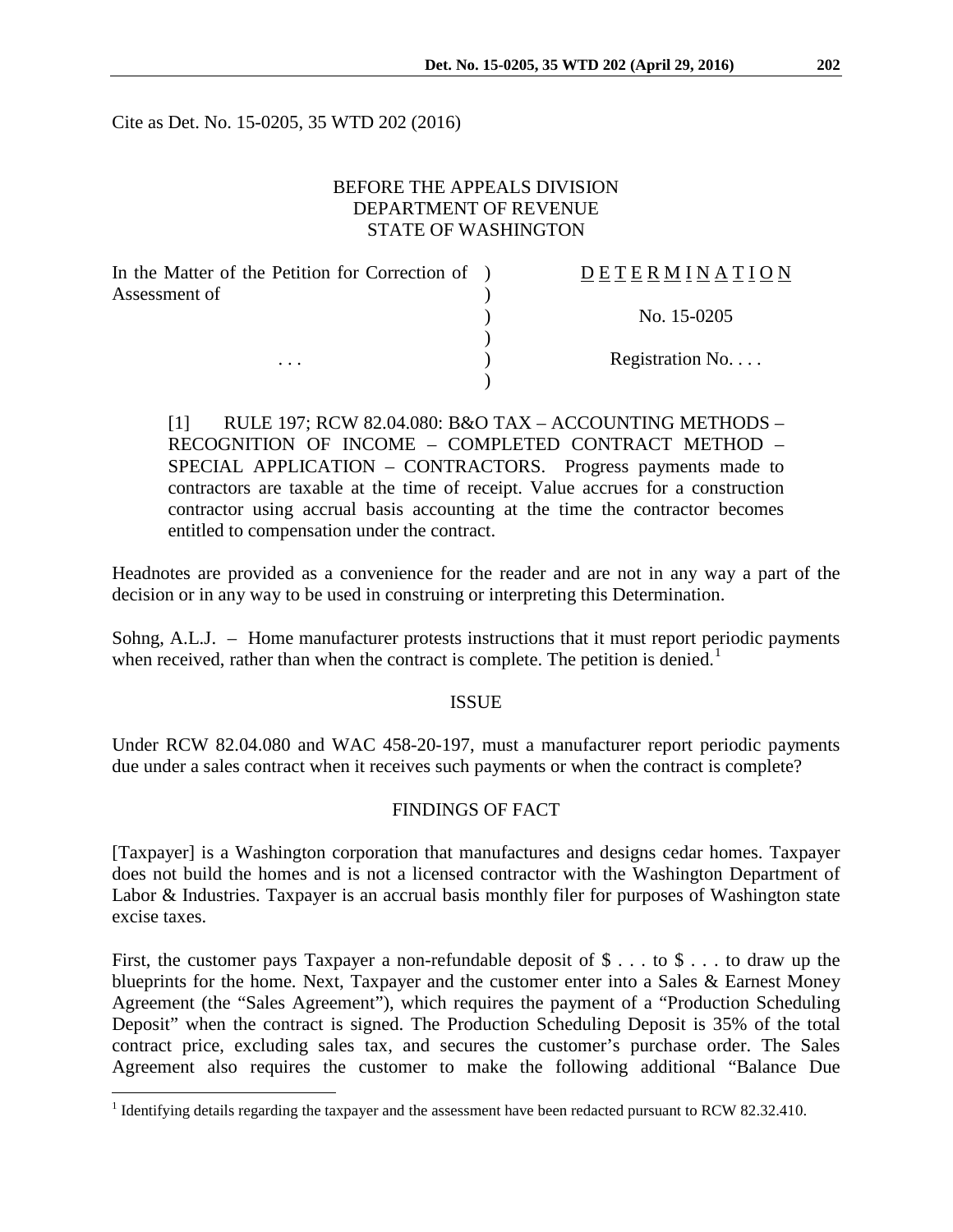Payments": (i) 60% of the remaining balance due must be paid five days before the first scheduled truckload ships; (ii) the remaining balance is due five days before the last scheduled truckload ships (if the particular job requires more than one truckload shipment). The time lapse between the first and second shipments is typically three to six weeks.

The following sample Sales Agreement illustrates the various payments required:

| <b>Special Requirements</b>                                                                                                                                                                                                                                                                                                                                                                                                                                                                        | <b>Quoted price</b> |
|----------------------------------------------------------------------------------------------------------------------------------------------------------------------------------------------------------------------------------------------------------------------------------------------------------------------------------------------------------------------------------------------------------------------------------------------------------------------------------------------------|---------------------|
| Custom $34'x40'$ prow front cabin with half loft and $17'x23'$ wing using $5x8$ cedar<br>faced exterior timber walls and framed interior timber walls (cover by others), except<br>(1) 4x8 cedar faced interior timber wall per IHC plans dated 3/9/2011. Detached<br>24'x26' garage, connected by breezeway, (22) vinyl windows, (3) vinyl sliding glass<br>doors. (9) 6RP hemlock interior doors. Beam with T&G roof with $5\frac{1}{2}$ rigid<br>insulation. Remainder standard specifications. | \$.                 |
|                                                                                                                                                                                                                                                                                                                                                                                                                                                                                                    |                     |
| F.O.B. Factory Price                                                                                                                                                                                                                                                                                                                                                                                                                                                                               | $\$\ldots$          |
| Sales Tax 9%                                                                                                                                                                                                                                                                                                                                                                                                                                                                                       | $\$\ldots$          |
| Total                                                                                                                                                                                                                                                                                                                                                                                                                                                                                              | $\$\ldots$          |
| Less Plan Deposit                                                                                                                                                                                                                                                                                                                                                                                                                                                                                  | $(\mathbb{S} \dots$ |
|                                                                                                                                                                                                                                                                                                                                                                                                                                                                                                    |                     |
| Production Scheduling Deposit Due                                                                                                                                                                                                                                                                                                                                                                                                                                                                  | $\$\ldots$          |
| Balance Due (5 days prior to $1st$ truck shipment)                                                                                                                                                                                                                                                                                                                                                                                                                                                 | $\$\ldots$          |
| Balance Due (5 days prior to $2nd$ truck shipment)                                                                                                                                                                                                                                                                                                                                                                                                                                                 |                     |

Taxpayer reported all Balance Due Payments under the "contract completion method" provided in WAC 458-20-197 (i.e., when the customer makes the final Balance Due Payment). Taxpayer also reports under this method for federal tax purposes. For example, if the customer pays the first Balance Due payment on May 1, and the final Balance Due payment on June 1, Taxpayer reports both the first and second Balance Due Payments in June, when the contract is complete.

The Audit Division examined Taxpayer's books and records for the period January 1, 2009 through June 30, 2012. On July 23, 2014, the Audit Division issued Assessment No. . . . , in the amount of  $\$\ldots$ , including  $\$\ldots$  in tax,  $^{2}\$\ldots$  $^{2}\$\ldots$  $^{2}\$\ldots$  in interest, and  $\$\ldots$  in penalties. The Audit Division [instructed the Taxpayer to] report each Balance Due Payment in the month it is received, rather than at the end of the contract.

## ANALYSIS

The issue here is whether Taxpayer must recognize the Balance Due Payments when they are received or when the contract is complete. The gross income of a business is the "value proceeding or accruing," as defined in RCW 82.04.090, by reason of the transaction of the business engaged in.<sup>[3](#page-1-1)</sup> RCW 82.04.080. WAC 458-20-197 ("Rule 197") is the Department's administrative rule that governs the timing of when tax liability arises. Rule 197(1) provides:

<span id="page-1-0"></span> $2^2$  The majority of the tax consists of retail sales tax and retailing business and occupation tax.

<span id="page-1-1"></span><sup>&</sup>lt;sup>3</sup> [RCW 82.04.090 reads, in part, as follows: "'Value proceeding or accruing' means the consideration, whether money, credits, rights, or other property expressed in terms of money, actually received or accrued . . . ."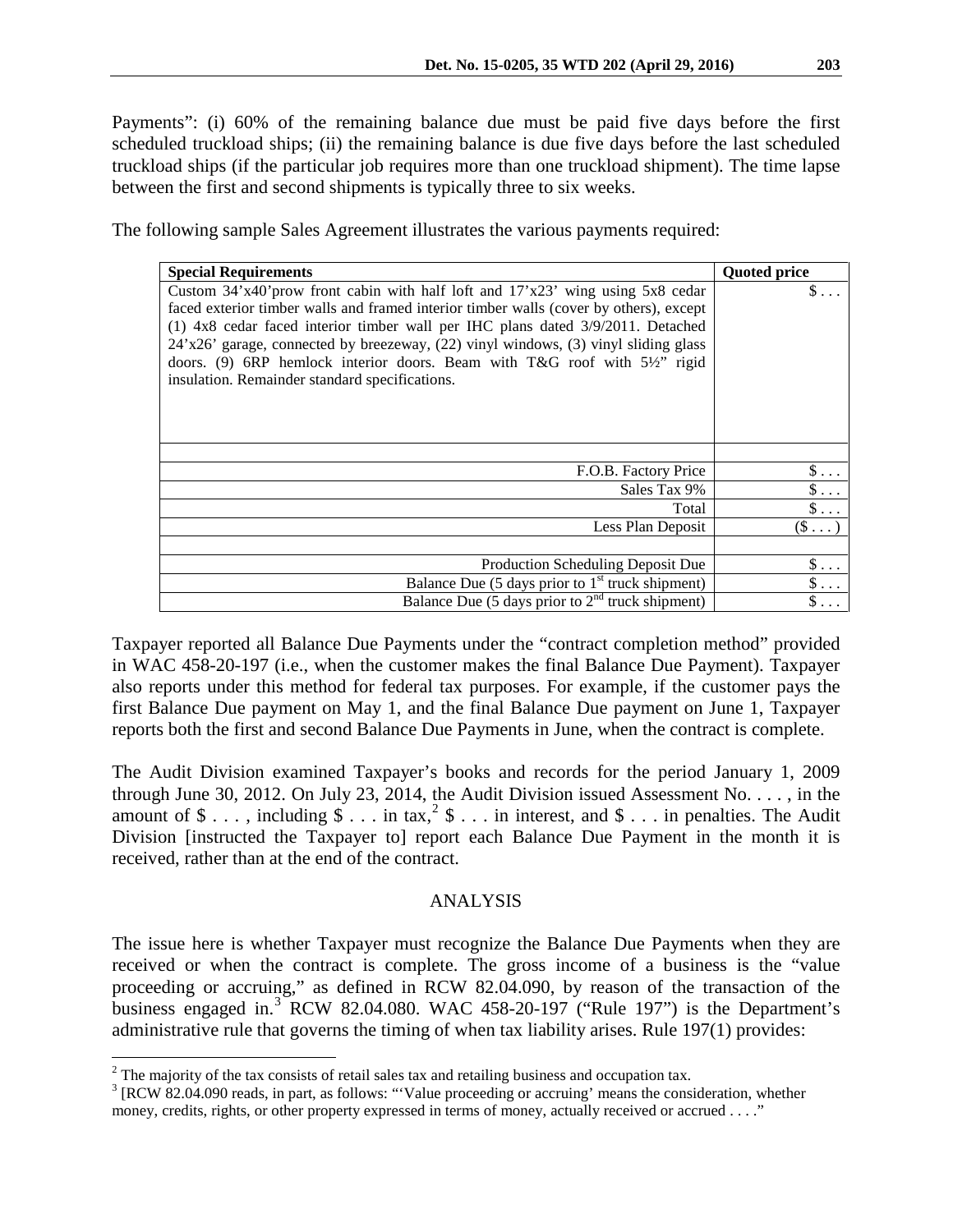Gross proceeds of sales and gross income shall be included in the excise tax return for the period in which the value proceeds or accrues to the taxpayer. For the purpose of determining tax liability of persons making sales of tangible personal property, a sale takes place when the goods sold are delivered to the buyer in this state.

(Emphasis added.) Thus, a seller's tax liability generally arises when tangible goods are delivered to the buyer. With respect to accrual basis taxpayers, however, Rule  $197(2)(b)$ provides:

Amounts actually received do not constitute value accruing to the taxpayer in the period in which received if the value accrues to the taxpayer during another period. It is immaterial if the act or service for which the consideration accrues is performed or rendered, in whole or in part, during a period other than the one for which excise tax return is made. The controlling factor is the time when the taxpayer is entitled to receive, or takes credit for, the consideration.

(Emphasis added.) In short, Rule  $197(2)(b)$  mandates that tax liability arises when the taxpayer is entitled to receive the consideration. Here, the Sales Agreement clearly entitles Taxpayer to the Balance Due Payments (i.e., the consideration) five days before each shipment. Therefore, Taxpayer must report the Balance Due Payments when received, not at the end of the contract. *See also* Det. No. 94-084, 14 WTD 240 (1995);

Taxpayer argues that it should be permitted to use the completed contract method, which is permitted under WAC 458-20-197(4)(b) . . . :

If by the terms of the contract the taxpayer becomes entitled to compensation only upon the completion of the work, value accrues as of the earlier of the completion of the work, or, any use of the facilities being constructed, or, 60 days after the facility is substantially complete.

However, Rule 197(4) expressly states that it is a special rule that applies only to contractors:

## (4) **Special application, contractors.**

Value accrues for a building or construction contractor who maintains his accounting records on the accrual basis, as of the time the contractor becomes entitled to compensation under the contract.

(Emphasis in original.) Taxpayer is not a contractor, but rather, a manufacturer and seller of tangible personal property. Taxpayer does not have a contractor license with the Department of Labor & Industries. Therefore, Taxpayer may not rely on Rule 197(4) to report the Balance Due Payments at the end of each contract. Assuming, *arguendo*, that Taxpayer *was* a contractor, it would still be required to report the income when received because it would be "entitled to compensation under the contract" five days before each shipment, per the Sales Agreement. ["Rule 197(4) permits use of the completed contract method when the terms of a taxpayer's contract entitle it to compensation only upon completion of the work. The Sales Agreement contains no such provision."] Taxpayer's petition is denied.